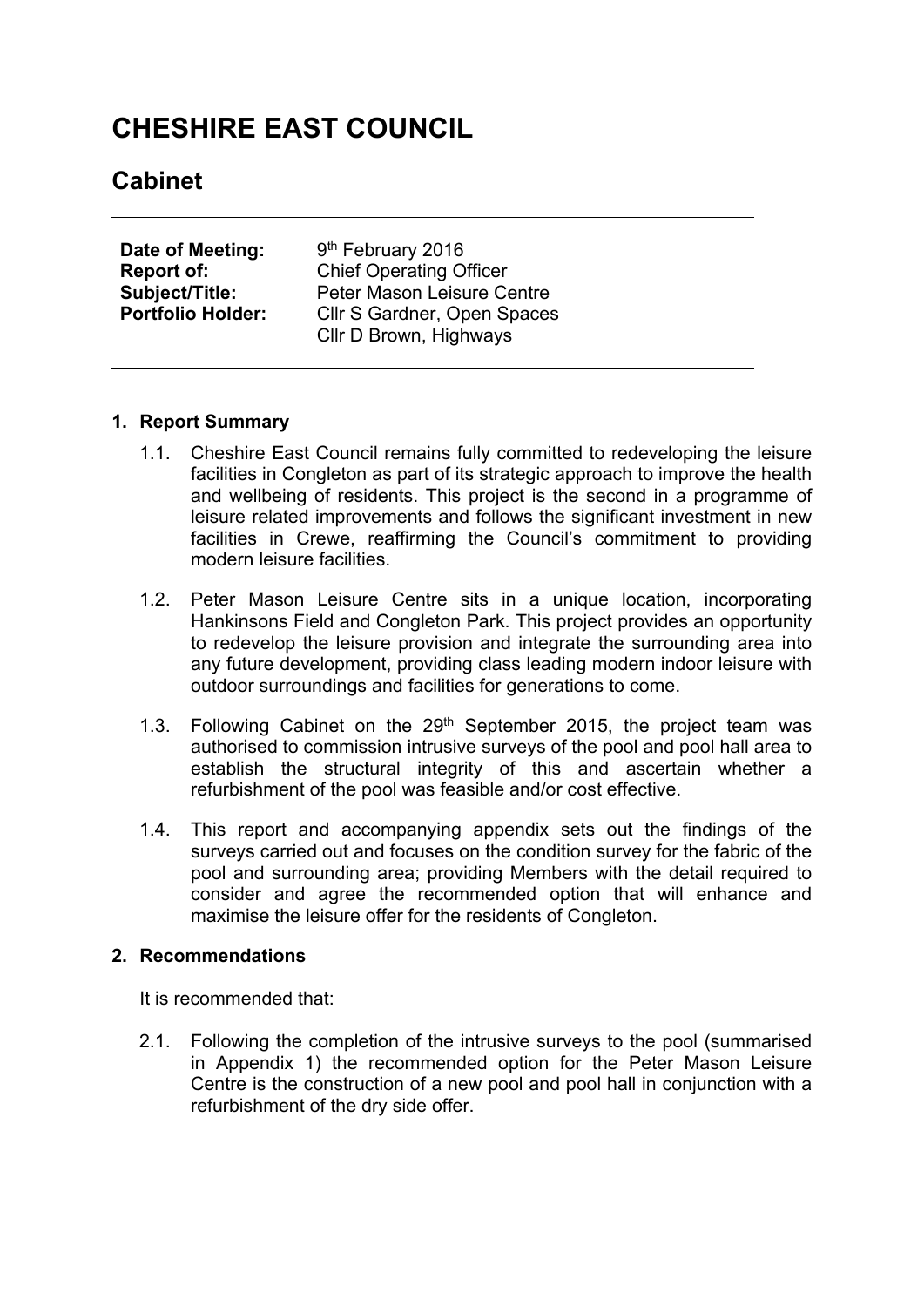- 2.2. Officers are authorised to commence the procurement of a strategic leisure development partner (Development Partner) to explore finance options and deliver the new and refurbished facility.
- 2.3. In consultation with the Leader and Portfolio Holder (Open Spaces), delegated authority to be given to the Chief Operating Officer and the Director of Legal Services to decide on the appropriate procurement route to appoint a Development Partner and enter into and finalise the agreements required to deliver the new pool and refurbished leisure centre and such documentation that is required for the Everybody Sport and Recreation Trust (ESAR) to operate the leisure centre.
- 2.4. Cabinet note that once a preferred Development Partner is identified officers will return to Cabinet for the authority to appoint that Development Partner and proceed in delivering the facility.

# **3. Other Options Considered**

- 3.1. Condition surveys carried out in relation to the integrity of the pool have shown that a refurbishment of the pool could be feasible. However, within the recommendation summary an indication on lifespan for the pool is given as 10 – 15 years as a reasonable reflection of the condition of the tank. Professional Indemnity does not permit a more definitive outcome.
- 3.2. Furthermore, the findings from the survey recommend that in order to maintain the integrity of the pool fabric, any new finishes are completed with minimal disruption to the existing finishes.
- 3.3. A range of options have been considered including traditional design and build, procured through a mini competion under the North West Construction Hub High Value Framework or other Framework.
- 3.4. Grant Aid Support, though there would appear to be few significant grant aid sources available for a scheme of this size looking to provide a diverse range of facilities.

#### **4. Reasons for Recommendation**

- 4.1. Significant investment is required to enhance the leisure centre; whilst a refurbished pool would appear to be within the current budget envelope, there is inherent risk to this approach which could incur greater expenditure and in turn delay to the project if the integrity of the pool slab were to be compromised during any refurbishment.
- 4.2. When comparing the potential levels of investment against the whole life span of the facility, a new pool construction would represent a more economical solution in the longer term to secure modern and efficient facilities for leisure customers for many years to come.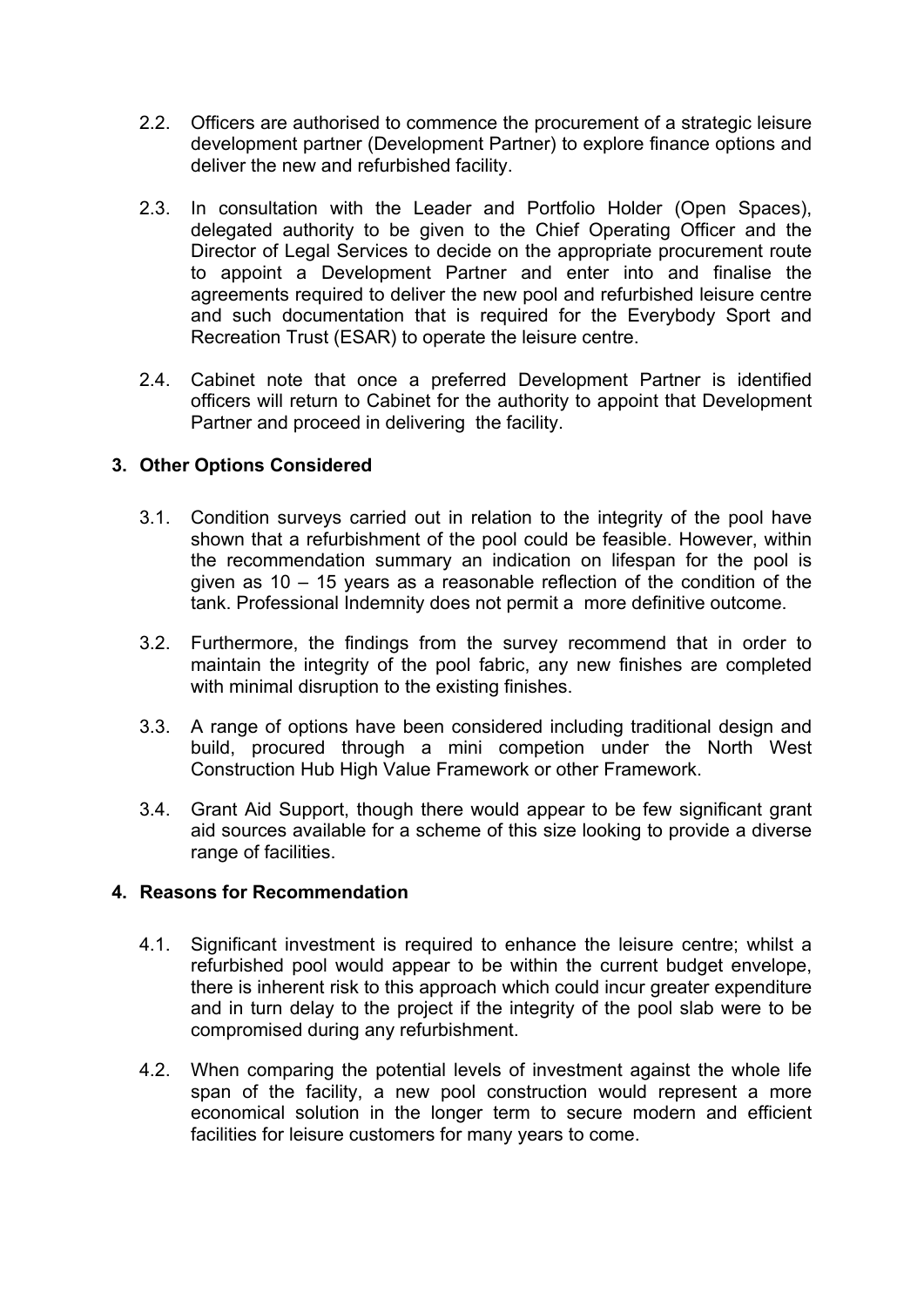- 4.3. A new pool and pool hall construction permits better use of circulation space for a changing village, potential for a spa offer and incorporate accessible pool side viewing, whilst improving and increasing the parking provision on site. A refurbished pool would not afford these improvements to the same level.
- 4.4. The decision to seek authority to explore the procurement of a Development Partner is based upon the risk that a traditional design and build procurement may produce a sub optimal outcome for the residents of Congleton, Cheshire East Council and the Trust in terms of the impact of the facility mix on the ongoing subsidy required to operate the facility. It is recognised that this project presents a much more commercially focused leisure opportunity than in Crewe where the Lifestyle Centre required a more balanced approach to service provision which also included a range of statutory services such as Adult Social Care and Childrens Services.
- 4.5. A Development Partner will place greater emphasis on building a business plan and subsequent design that works for all parties using their specialist experience to provide facilities that are relevant for the 21<sup>st</sup> century but also significantly contribute to reduced operational costs and improved performance, driving down the operating subsidy towards full cost recovery over time.
- 4.6. Having a Development Partner in place will offer challenge to both the Council and Trust potentially opening up opportunities for new and innovative ways of delivering across the existing leisure portfolio and open spaces. It offers the possibility of being able to develop facilities that become destinations in themselves.
- 4.7. Having conducted pre procurement soft market engagement there is strong evidence to suggest that partnering with a leisure development partner will offer the best chance of building a fit for purpose facility within the available budget and of identifying alternative funding mecanisms to limit the capital outlay.
- 4.8. There is an increased possibility of minimising disruption to the existing site and thereby maintaining a leisure offering to the residents of Congleton by working with an experienced leisure development partner. This will minimise the impact of any compensation event.

# **5. Background/Chronology**

- 5.1. The Leisure Centre comprises of two distinct elements built at different times with a number of separate power plants running different parts of the building.
- 5.2. The plant is nearing 40 years old, so suffers from poor energy efficiency. The current layout does not comply with current design standards (Sport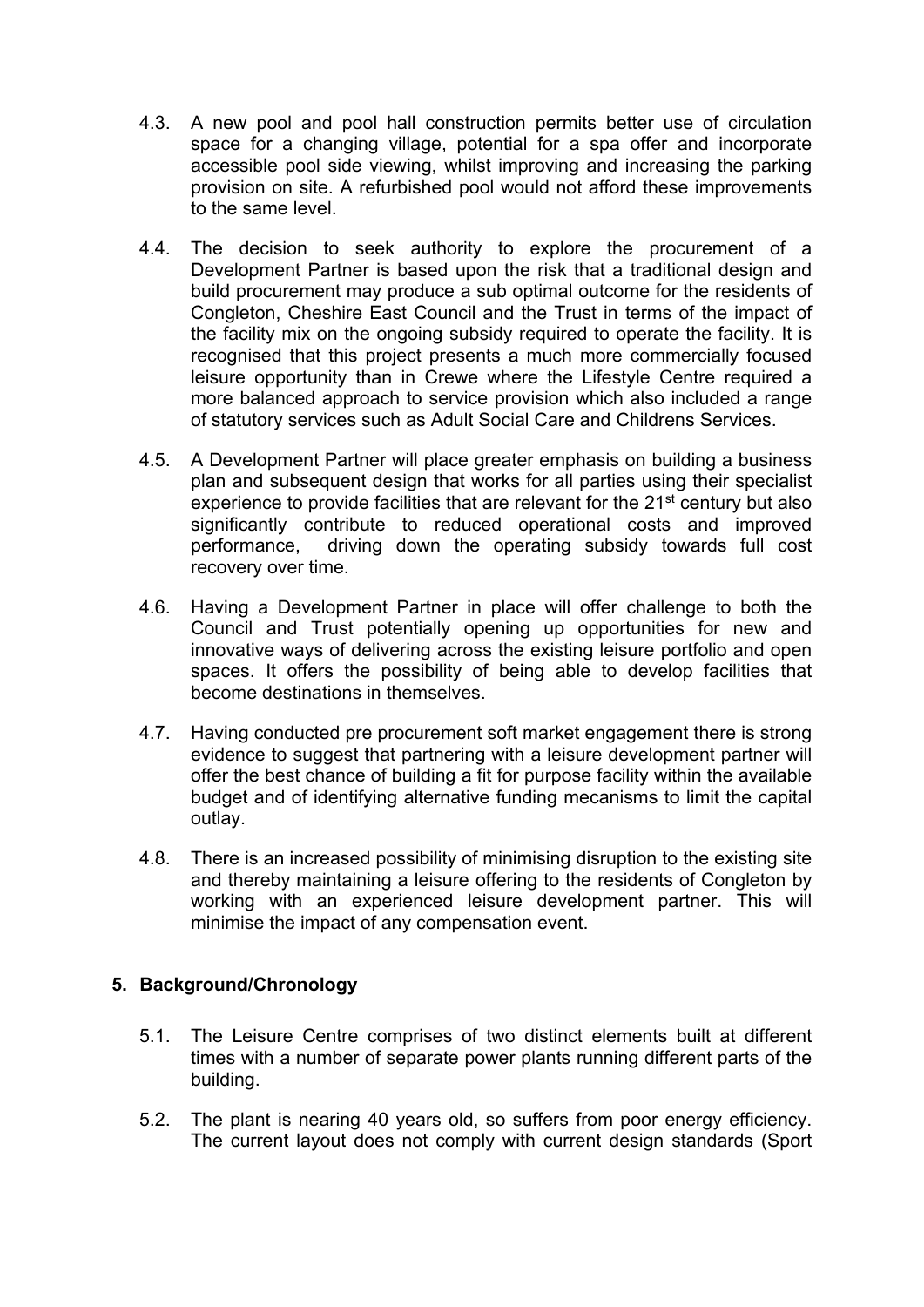England, Equality Act) which makes it an extremely inefficient building and presents construction challenges for some design options.

5.3. There is the potential to utilise elements of the surrounding open space during the construction phase but this would be subject to an agreement with the requisite statutory agencies including Sport England as appropriate. Discussions continue with users of Hankinson's Field adjacent to the leisure centre and include Congleton Rugby Club and Friends of the Park.

#### **6. Wards Affected and Local Ward Members**

- 6.1. Primarily it affects the residents using the existing facilities in Congleton, though users could be resident in any area of the Borough.
- 6.2. The local wards in Congleton East, represented by:

Cllr Geoff Baggott

Cllr David Brown

Cllr Glen Williams

The local wards in Congleton West, represented by:

Cllr Paul Bates

Cllr Gordon Baxendale

Cllr George Hayes

#### **7. Implications of Recommendation**

#### 7.1. **Policy Implications**

- 7.1.1. As an early part of the regeneration plan for Congleton, this project will provide a much needed and visible investment in Congleton. This will contribute directly to the regeneration of the town and improve participation in active leisure and sport activities.
- 7.1.2. The Leisure Centre is already established as a well used and important community facility, with a specific focus on the provision of wet and dry leisure facilities for the local and wider population. The existing land footprint has the potential for limited expansion to provide an improved leisure facility and the potential for some lifestyle focused space designed to a high standard. Facility improvements will invariably bring increased income and usage benefiting improved health outcomes for local residents.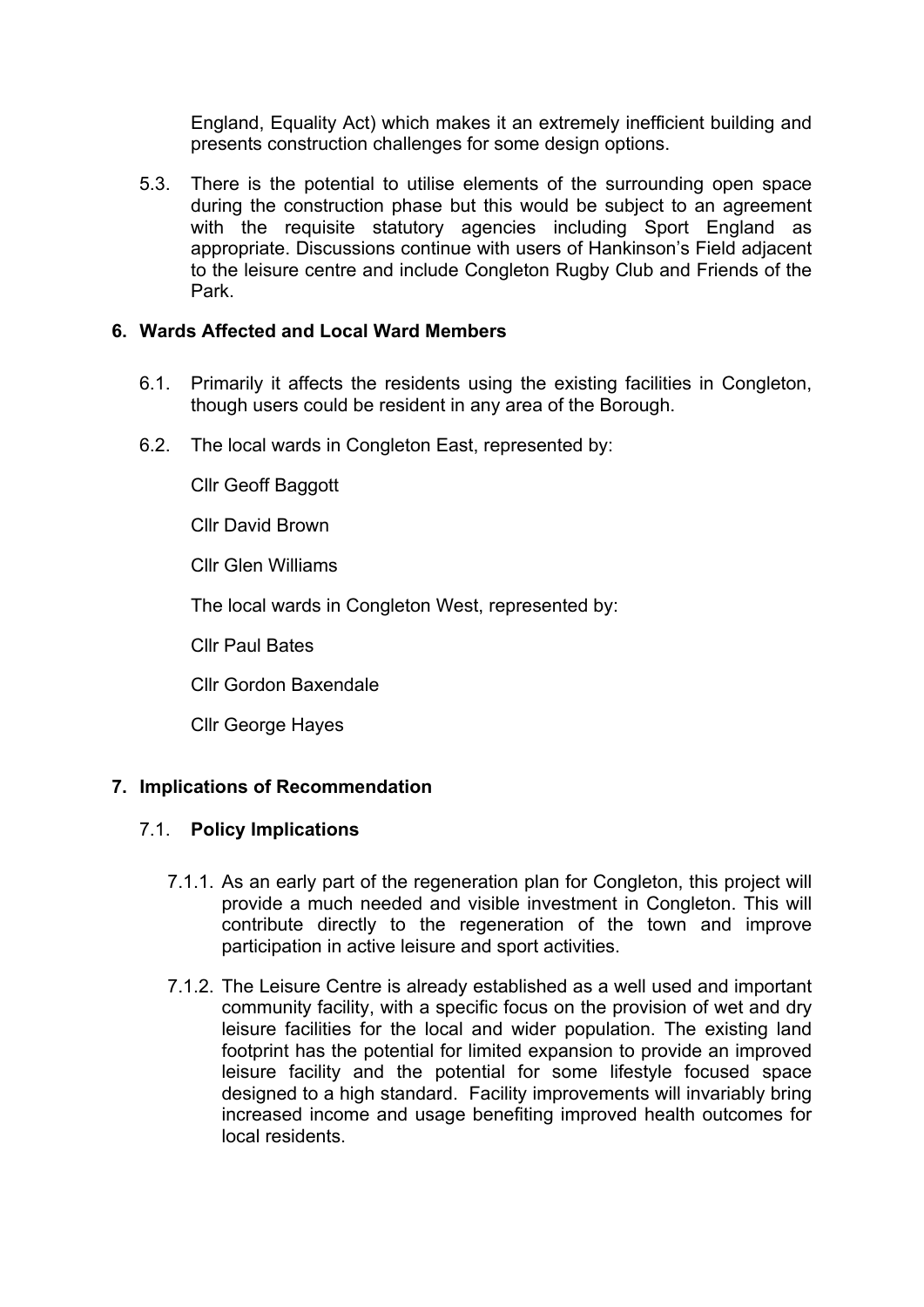- 7.1.3. The preferred option will impact on service provision while any construction and refurbishment takes place.
- 7.1.4. The project team will work closely with ESAR in an effort to minimise the impact for users in Congleton and explore potential temporary leisure offers within the town. This process would be dealt with as part of the detailed business case, including detailed discussions with ESAR regarding financial implications.
- 7.1.5. This project will need the consideration of a number of `key dependencies'. These include and may not be limited to Congleton Rugby Club, the Scout Hut (next to the leisure centre) and users of the public open spaces in particular users of the skate park and the local `friends' group.
- 7.1.6. This project will also have dependencies on the following strategies underway in the council:
	- a) Regeneration plan for Congleton The Council is developing a Masterplan for Congleton. The benefits from this project will be fed into the wider master-planning activity.
	- b) Indoor Facilities Strategy. A new strategy is currently being developed in support of the emerging Local Plan.
- 7.1.7. Congleton Neighbourhood Plan, to be developed with the Local Partnership and will also feed into the Community Hubs project.

# 7.2. **Legal Implications**

- 7.2.1. The procurement of a Development Partner must comply with the Public Contracts Regulations 2015. The procurement process followed will depend on the extent to which the Council is able to define its requirements. Once a specification is produced Legal Services and the Procurement Unit will advise on the appropriate process.
- 7.2.2. The Consultation with local stakeholders will be conscientiously taken into account in finalising the scope of the scheme.
- 7.2.3. The Council entered into a contract with ESAR for delivery of leisure and sports development services on 1st May 2014 ("the Operating Contract"). The Operating Contract is in force until 30th April 2024 The Operating Contract envisages that as future Lifestyle centres are developed ESAR will provide the services from those centres . Should the Council decide to offer the opportunity to deliver services from any redeveloped or new leisure centre to a third party then this would involve terminating ESAR's current lease and dealing with the resulting compensation claim.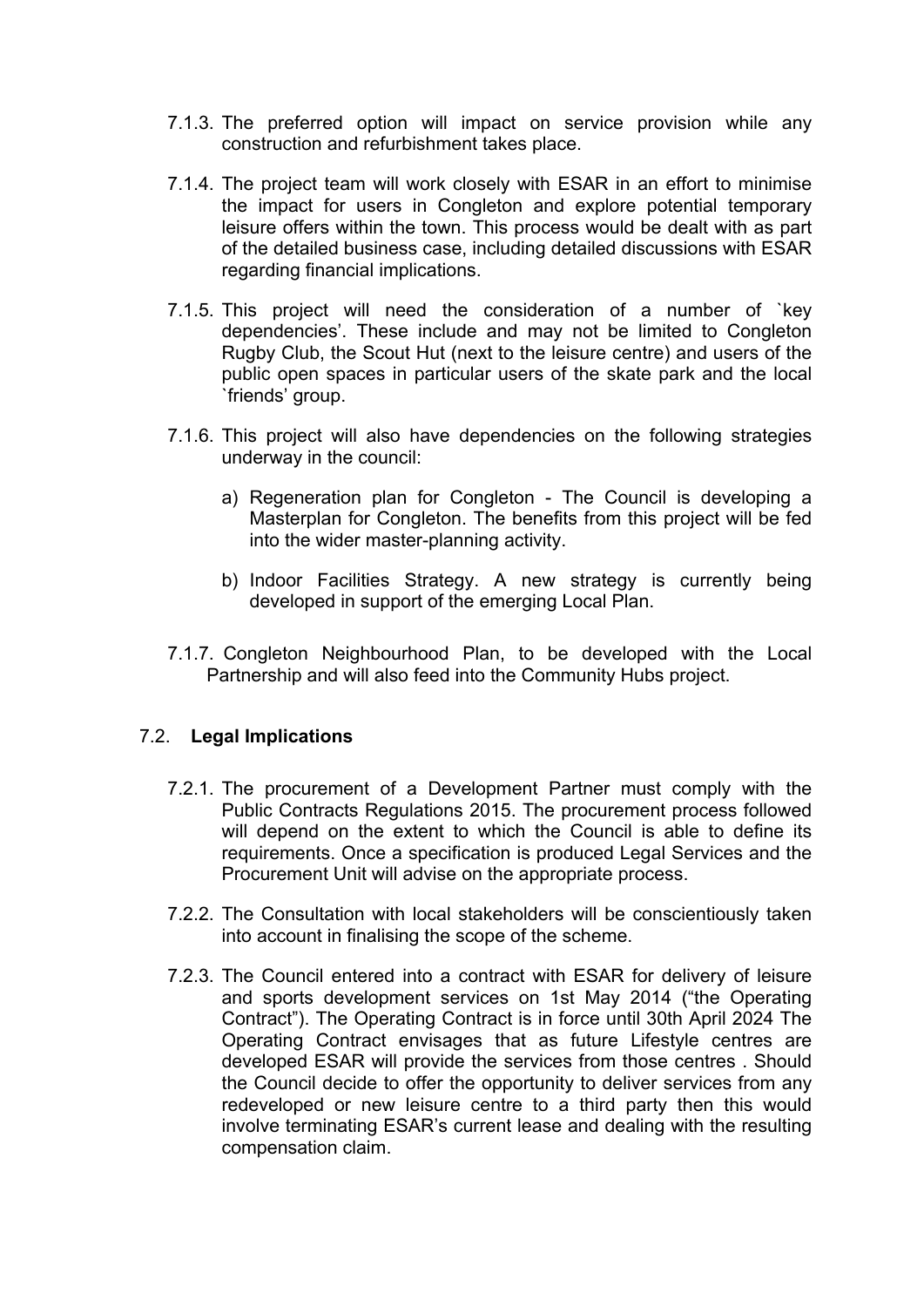- 7.2.4. The Council may be liable to compensate ESAR for loss in earnings during the refurbishment and a variation to ESAR's current lease may be required if the leased area changes
- 7.2.5. A report on title has already been produced in relation to the various legal interests in the Congleton Leisure Centre site and the Council will be required to investigate the remaining interests and if required reach an agreement with those existing at the refurbishment date or terminate any arrangements to enable the refurbishment to proceed.

#### 7.3. **Financial Implications**

- 7.3.1. The project has been allocated a budget of £8.8m within the Capital Programme for 2015/16 to support the redevelopment of this facility. The scheme will reduce the expected maintenance liability though this would not result in a direct 'saving' towards the business case of a redeveloped asset.
- 7.3.2. Procuring and subsequently appointing a Development Partner will enable alternative funding models and the facility mix to be comprehensively explored before a final determination of options is made so as to deliver a facility that is both fit for purpose and affordable for Cheshire East Council within the capital funding available.
- 7.3.3. The design stage will look at maximising the efficiency of the asset to reduce the future running costs.
- 7.3.4. A key component of the decision to procure a Development Partner will be to incorporate all the Councils objectives into the planning and design stage so that the outcome is a facility that residents want to use, is adaptable for the changing leisure landscape and is financially sustainable in the long term. Any facility should not be a copy of what has gone before as this will continue to require significant subsidy.
- 7.3.5. The business case and financing model will only come about once a Development Partner is in place and has worked with the council and Trust to understand objectives. The aim will be to provide an offering that is affordable and contributes significantly towards the investment cost. The focus will be to secure the long term sustainability of a redeveloped facility through the most economically viable solution, providing significant return on the investment.
- 7.3.6. Project management resource will be required as part of the ongoing project which will be funded from within the capital allocation.

# 7.4. **Equality Implications**

7.4.1. Any refurbishment or new build on the leisure centre site will ensure that the site becomes fully accessible to all residents. In addition a range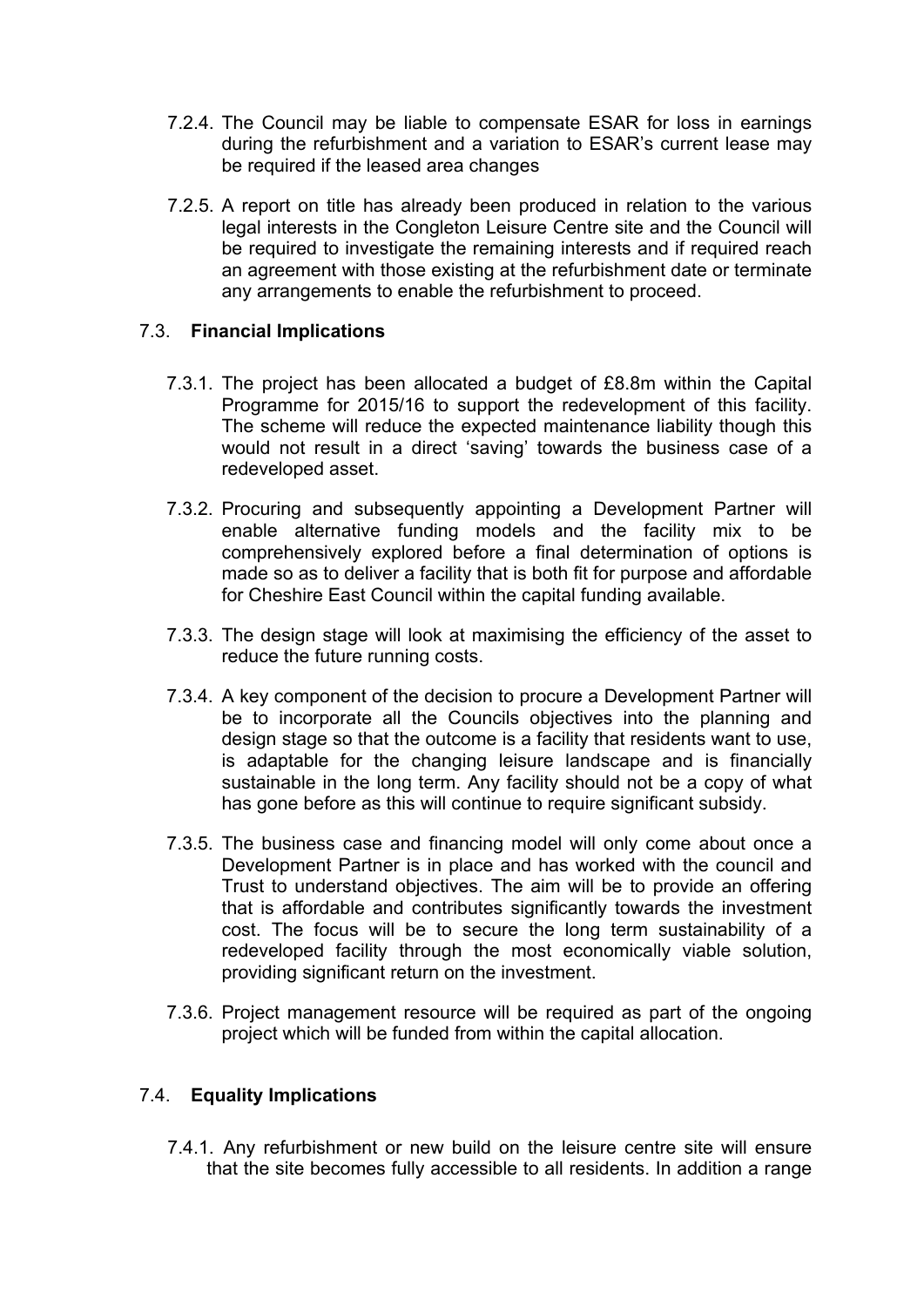of programmes and facilities will be developed to attract a wide range of user groups.

#### 7.5. **Rural Community Implications**

7.5.1. The new and improved leisure facility will serve as a destination offering a diverse range of accessible facilities not only for Congleton town residents but also the wider rural communities in and around this locality.

# 7.6. **Human Resources Implications**

# 7.6.1. None

# 7.7. **Public Health Implications**

7.7.1. The provision of improved leisure facilities will enable the Council to continue to make a significant contribution to Outcome 5 of the Corporate Plan " People Live Well and For Longer".

#### 7.8. **Other Implications (Please Specify)**

7.8.1. None

#### **8. Risk Management**

- 8.1. There are significant risks with the delivery of this project which will be mitigated in detailed design and subsequent planning stage. These are highlighted below:
	- a) Pre planning responses An initial consultation has been had with Sport England. More detailed discussions will be required should the only option be for a replacement pool as the proposal will need to be compliant with current local and national policies in relation to public open space.
	- b) The site sits within a Zone 2 flood plain, early engagement with the Environment Agency has confirmed that any refurbishment or new construction would require sufficient defence mechanisms to lessen the impact of any flooding should this occur. This may have some impact on scope and budget.
	- c) There is a potential risk that the current budget envelope may not be sufficient to meet the aspirations of the project. Whilst the project team will robustly manage the project budget and mitigate this where possible, it may be necessary to seek a supplementary capital estimate. The project team will continue to work with finance colleagues to ensure